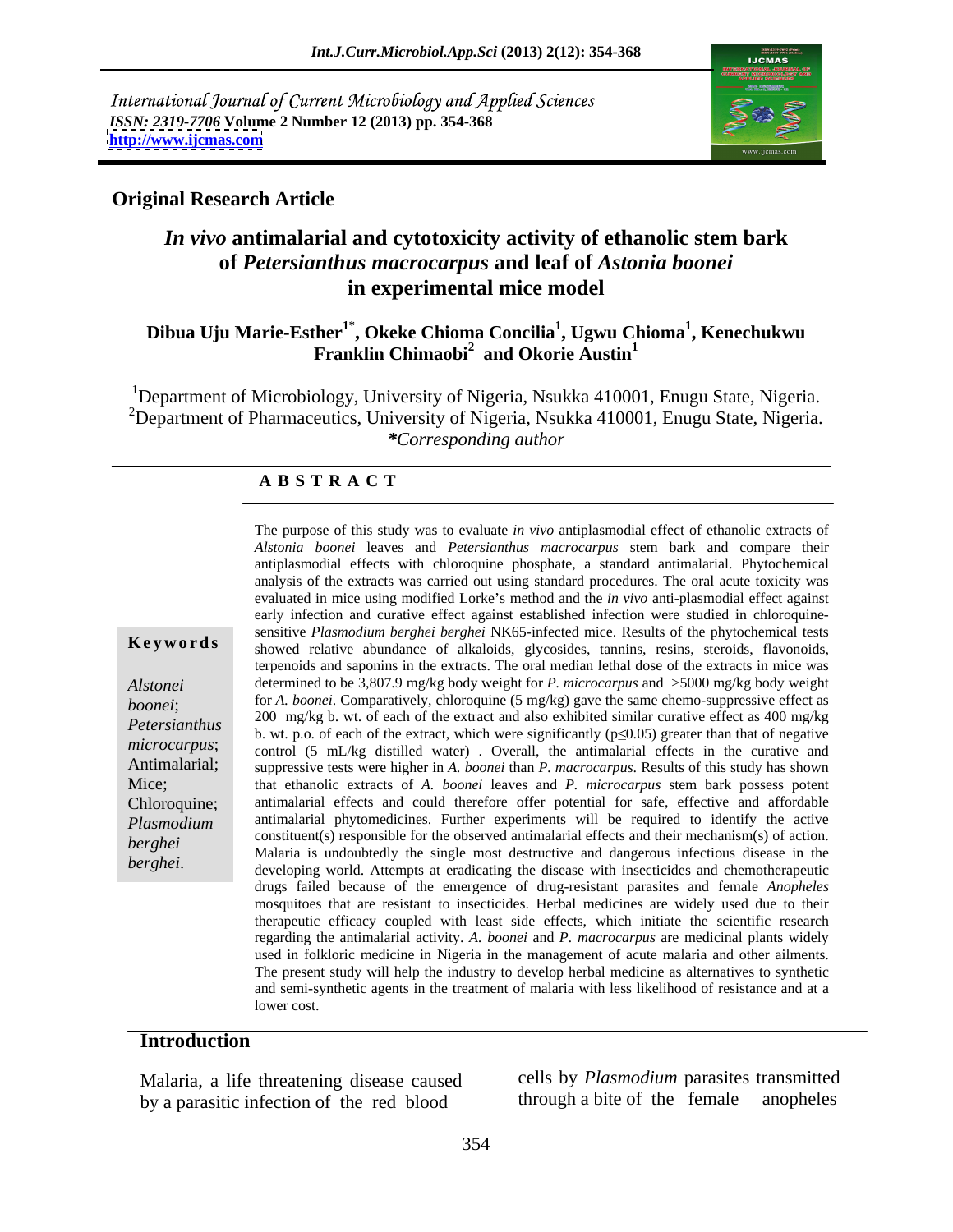mosquitoes, is undoubtedly the single treatment using traditional herbal most destructive and dangerous infectious remedies, such as plants and minerals. In agent in the developing world, other words, the increasing cost of predominantly tropical and subtropical regions, including parts of the Americans, coupled with the upsurge in side effects of Asian and Africa (Winter *et al.*, 2006). many synthetic and semisynthetic Clinical symptoms of malaria include antimalarials in addition to multi-drug headache, fever, chills and vomiting which resistant *Plasmodium falciparum* have are usually mild but if not treated spurred scientists on the research for immediately could lead to delirium, orthodox (e.g. plant-based) antimalarials metabolic acidosis, cerebral malaria and of therapeutic potential (Njoroge, and multi-organ system failure (Iyiola*et al*., 2011). This vector-borne infectious disease is a classic example of one that plant-derived medicine include that they affects the productivity of individuals, families and the whole society, since it alternatives, offering profound therapeutic causes more energy loss, more debility, benefits and more affordable treatments more loss of work capacity and more (Iwu, 1993). economic damage than any other human parasitic diseases (Sachs and Malaney, Recently, a lot of evidence has been 2002). World Health Organization (WHO) collected to show immense potential of estimates that each year, more than 200 medicinal plants used in various traditional million people are infected with malaria systems (Vasanth et al., 1990; Iwu et al., worldwide (WHO, 2008). The severity of 1999). Plants have invariably been a rich malaria caused by *Plasmodium*  source for new drugs and some anti *falciparum*, the most widespread malarial drugs in use today (e.g. quinine etiological agent for human malaria, depends on a complex interplay between plants or developed using their chemical the infecting parasite and the immune structures as templates (Wright et al., status and genetic background of the host 1993; Odugbemi and Akinsulire (2007). A (Sharma *et al*., 2004). The increasing resistance of this species to standard anti malarial drugs as well as misuse of plant extracts on *P. falciparum* (Awe and chloroquine and other synthetic and Opeke, 1990). Similarly, the *in vivo* semisynthetic agents has posed great obstacle towards preventing and curing extracts have been evaluated in mice malaria, and thus necessitates the need for (Bello et al., 2009; Gbadamosi, et al., a continuous scientific effort to search for 2011; Idowu et al., 2010). new drugs, particularly with novel modes of action **(**Guadalupe *et al*., 2007**)**. In addition, lack of affordability of anti-<br>
devil tree in tropical and sub-tropical malarial drugs, especially the currently Africa, Central America and Australia, is a approved drug combinations [artemisinin based combination therapies (ACTs)] by to 45m tall and 1.2 m in diameter, the majority of the population has forced belonging to the family *Apocynaceae* 

treatment using traditional herbal conventional antimalarial treatment many synthetic and semisynthetic Bussmann, 2006; **,** Lewis and Ausubel, 2006). The primary benefits of using are relatively safer than synthetic benefits and more affordable treatments (Iwu, 1993).

Recently, a lot of evidence has been collected to show immense potential of systems (Vasanth *et al*., 1990; Iwu *etal*., 1999). Plants have invariably been <sup>a</sup> rich and artemisinin) were either obtained from structures as templates(*Wright et al*., 1993; Odugbemi and Akinsulire (2007). A number of studies have been undertaken to evaluate the inhibitory effects of various antimalarial properties of several plant (Bello *et al*., 2009; Gbadamosi, *et al*., 2011; Idowu *et al*., 2010).

many to seek alternative sources of consisting of about 40-60 species **(***WrightAlstonia boonei* De Wild, also called large deciduous evergreen tree, usually up to 45m tall and 1.2 m in diameter,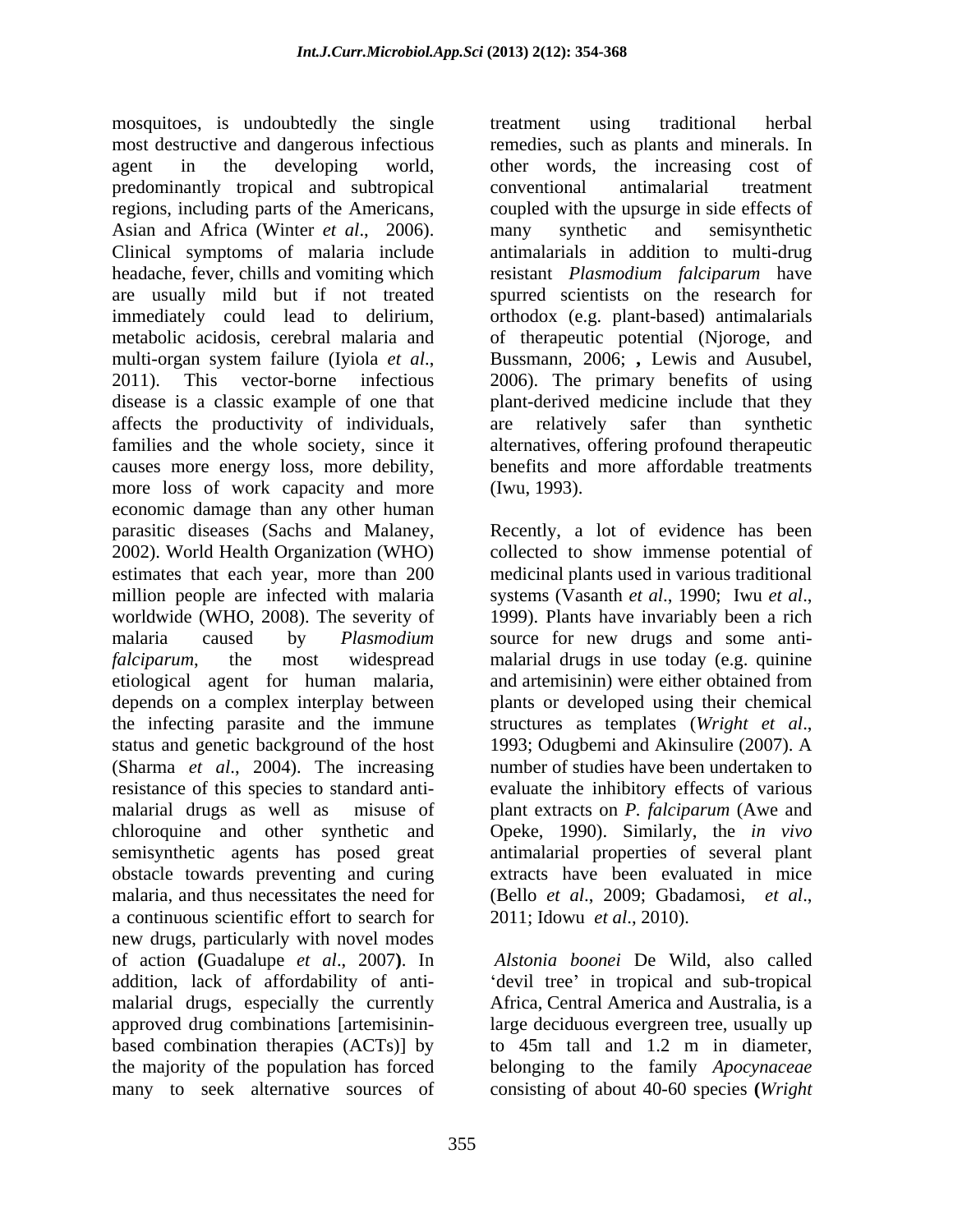*et al.,* 1993). Also known as Ahun in are alkaloids many of which are the indole Yoruba, Egbu-ora in Igbo, Ukhu in Edo types (Faparusi and Bassir, 1972; Ojewole, and Ukpukunu in Urhobo, the plant is widely distributed in the lowlands and and echitamidine. *In vitro* antiplasmodial rain-forest areas of Nigeria (Odugbemi activity of the alkaloids against both drug and Akinsulire, 2007). Parts of the plant sensitive and resistant strains of are employed for the treatment of a variety *P. falciparum* and i*n vivo* activity against of ailments in Africa and the stem bark has *P. berghei* in mice have been reported been listed in the African Pharmacopoeia (*Vasanth et al*., 1992; Awe SO, Opeke, as an agent useful for treatment of malaria, 1990; Olajide *et al*., 2000). Anti-malarial intestinal helminthes, muscular pain, activity of various fractions of the stem insomnia, hypertension, fever, painful micturition, chronic diarrhea, rheumatic reported by Bello *et al.,* (2009) and Iyiola, pains, as anti-venom for snake bites and in *et. al*., (2011) while Odugbemi and the treatment of arrow poisoning (Faparusi Akinsulire (2007), Idowu *et.al.* (2010) and SI, Bassir, 1972; Oliver-Bever, 1986; Gbadamosi *et al*., (2011) confirmed Asuzu IU, Anaga, 1991; Kweifo-Okai *et al*., 1995). However, potential *Alstonia boonei* for malaria therapeutic nephrotoxicological effect, especially at high dose, was reported in Guinea pigs by Oze *et.al*. (Oze *et al*., 2007). The stem bark of the plant has been reported to *Lecythidaceae*), common name Essia, possess potent neuroleptic and anxiolytic synonymous with *Combretodendron et al*., (2010) reported possible and promising beneficial effect of *A. boonei* an alkaloid from *Alstonia boonei* De Wild, Olajide *et al*. (2000) established antiinflammatory, antipyretic and analgesic nuclear leucocytes. It has been reported to *Petersianthus macrocarpus* contain contain phytochemicals such as saponin,

1984). The major alkaloids are echitamine sensitive and resistant strains of bark extract of *Alstonia boonei* was indigenous medicinal usefulness of usage in Southwestern part of Nigeria.

properties in mice (Elisabetsky and Costa- *macrocarpum*, is widely used in the Campos, 2006) and also to contain folkloric medicine of the South Eastern important minerals like calcium, part of Nigeria (where it is called *owewe*) phosphorous, iron, sodium, potassium and for the relief of many ailments including magnesium in addition to alkaloids, pains, and "re-current" fever associated tannins, saponins, flavonoids, cardiac with malaria and as an anti-cancer agent glycoside and vitamin C. More so, Elijah (Mengome Line-Edwige *et al*., 2009 )**.** The for preserving palm wine. Oigiangbe *et al*. different infections and disorders like (2010) reported insecticidal properties of gastrointestinal disorders (e.g. dysentry) properties of A. boonei stem bark extract, isolated from an *n*-butanol extract of the while Taiwo *et al.*, (1998) investigated the bark of *Petersianthus macrocarpus* activity of stem bark of *A. boonei* on (Tiwakade A. Olugbade *et al*., 2000). human complement and polymorph Aqueous extracts from stem bark of alkaloids, tannins, triterpenoids and steroids (Faparusi and Bassir, 1972). Over antiestrogenic potency (Asmahan El Izzi *et*  90% of the isolated chemical constituents al., 1992). *Petersianthus macrocarpus* (fam. *Lecythidaceae)*, common name Essia, synonymous with *Combretodendron*  plant is also used as traditional folk medicine in Cameroon for the treatment of different infections and disorders like gastrointestinal disorders (e.g. dysentry) (Laure Brigitte Kouitcheu Mabeku *et al*., 2011). Two new triterpenoid saponins, petersaponins III and IV (1 and 2), were isolated from an *n*-butanol extract of the bark of *Petersianthus macrocarpus Petersianthus macrocarpus* contain substances (triterpenic saponins) exhibiting both estrogenic and *al*., 1992).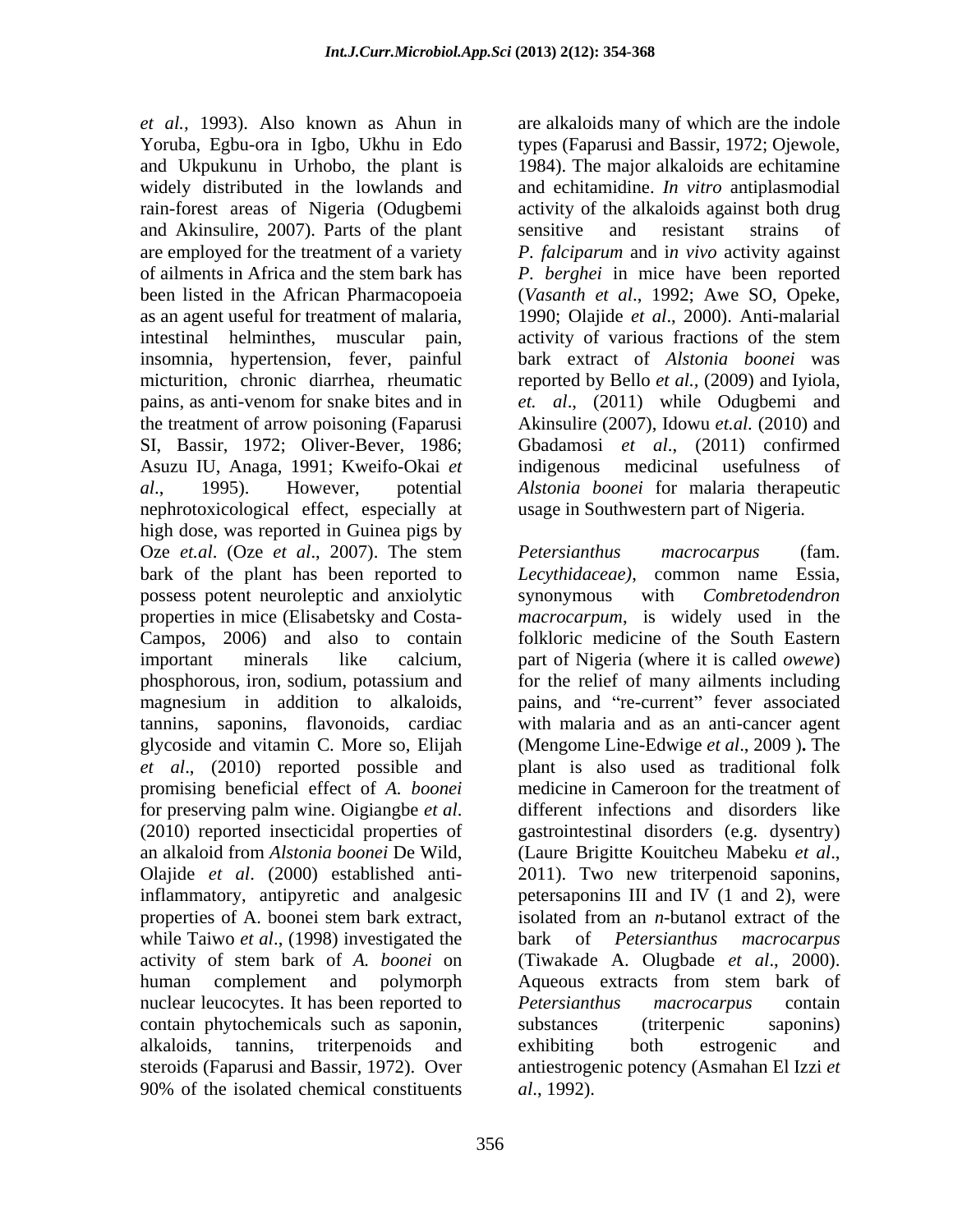Although a lot of research has been carried **Experimental animals** out on the anti-malarial effect of different extracts of *Alstonia boonei* (Iyiola *et al.*, Swiss albino mice (18-25 g) of either sex 2011; *Vasanth et al.*, 1990; Odugbemi and were used for the study. The animals were Akinsulire, 2007; 2, 10, 13 – Idowu *et al*., procured from the animal house of the 2010; Olajide *et al.*, 2000) and Faculty of Veterinary Medicine, *Petersianthus macrocarpus* (Mengome Line-Edwige *et al.*, 2009), to the best of our knowledge, there is no reported work environment for a period of two weeks on the anti-malarial property of ethanolic extracts of *Alstonia boonei* leaves and on standard rodent feed and water *ad Petersianthus macrocarpus* stem bark, *libitum,* were housed in polypropylene which the present study was set out to cages at room temperature throughout the investigate. Consequently, the objective of this study was to evaluate the anti-malarial activity of ethanolic extracts of *Alstonia*  and 12 h light/12h darkness cycle. This *boonei* leaves and *Petersianthus*  study was conducted in accordance with *macrocarpus* stem bark against *Plasmodium berghei parasites in mice.* Use Committee (Research Ethics

*Alstonia boneei* leaves and *Petersianthus macrocarpus* stem bark were obtained from the Bioresources Development and Conservation Programme Centre (BDCP), Nsukka, Enugu State, Nigeria. The two plants were authenticated by Mr. A. O. Ozioko of the Centre and the voucher specimens were deposited there for future

carefully removed, washed and dried under room temperature and powdered with hand blender. Similarly, the stem bark of *Petersianthus macrocarpus* was washed, sun dried, powdered using pestle and mortar and subsequently with hand blender. A weighed quantity (1 kg) each of the air-dried powdered drug was weighed and extracted with ethanol (70 %), shaken with a GFL Shaker (No. 3017 MBH, Germany) for 72hrs, concentrated to dryness on rotatory evaporator and stored

**Materials and Methods** Pharmaceutics, Faculty of Pharmaceutical Swiss albino mice (18-25 g) of either sex were used for the study. The animals were procured from the animal house of the Faculty of Veterinary Medicine, University of Nigeria, Nsukka, and were allowed to acclimatize to the new prior to the study. The mice, maintained study and were maintained under standard conditions of humidity, room temperature Ethical Guidelines of Animal Care and Use Committee (Research Ethics Committee) of Department of Sciences, University of Nigeria, Nsukka.

### **Acute toxicity studies**

reference.<br>
The leaves of *Alstonia boneei* were plant extracts was tested on mice using six<br>
The leaves of *Alstonia boneei* were doses (10, 100, 1000, 1600, 2900 and 5000 Although A for freezao inter-<br>
Although A for freezao in the set of the set of the set of the set of the set of the set of the set of the set of the set of the set of the set of the set of the set of the set of the set of The safety of the extracts to the mice was evaluated by determining the oral acute toxicity  $(LD_{50})$  using a modified Lorke's method (34). The treatment and control animals were weighed and marked appropriately. The acute toxicity test of the plant extracts was tested on mice using six doses (10, 100, 1000, 1600, 2900 and 5000 mg/kg body weight) administered orally for each plant extract. The study was carried out in two phases. In the phase one of the study, nine mice were randomized into three groups of three mice each and were given 10, 100 and 1000 mg/kg b. wt. of each of the extract orally. The mice were observed for paw licking, salivation, stretching of the entire body, weakness, sleep, respiratory distress, coma and death in the first 4 h and subsequently daily for 7 days. In the second phase of the study, another fresh set of nine mice were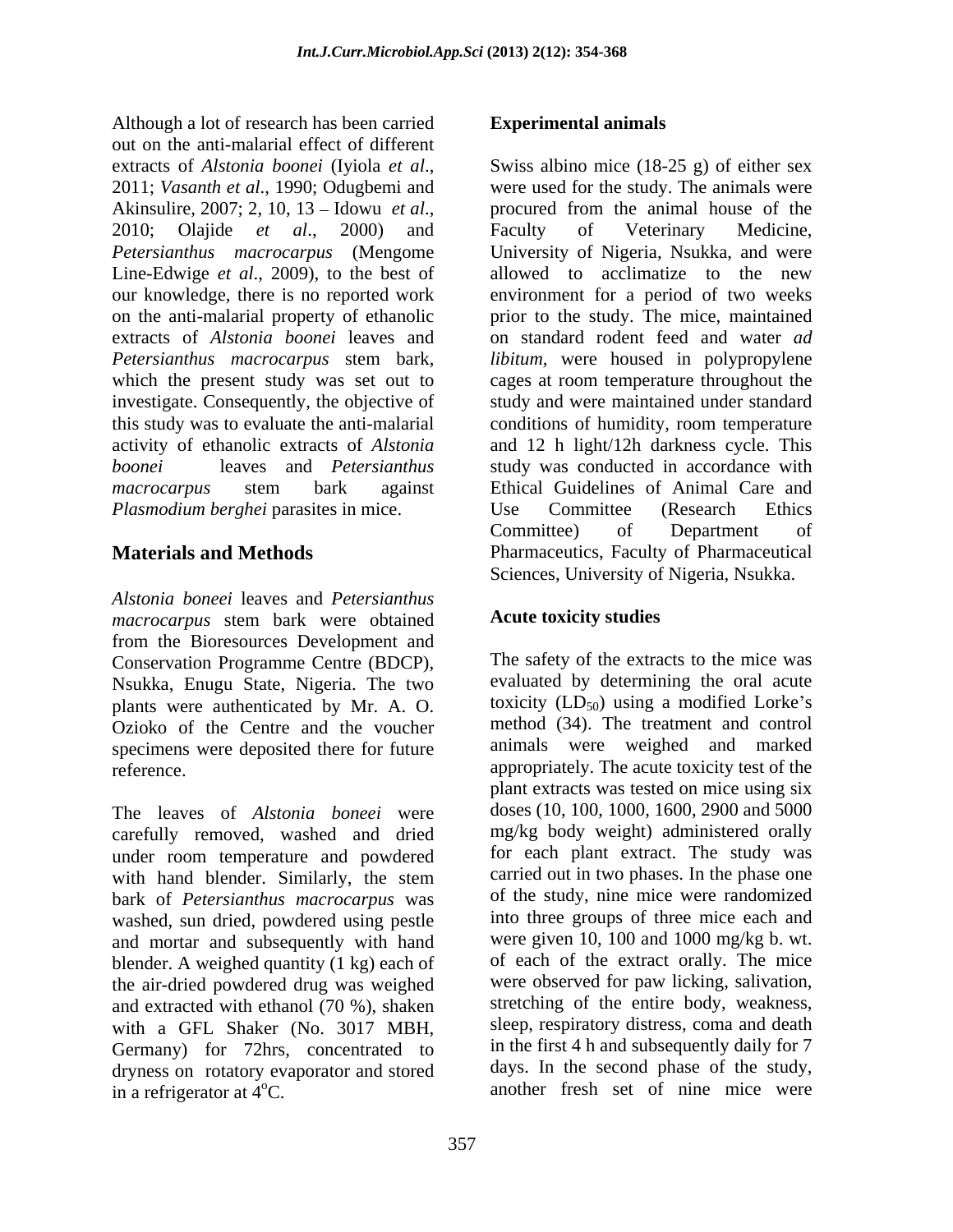randomized into three groups of three These were observed for signs of toxicity protocol: and mortality for the first critical 4 h and thereafter daily for 7 days. The  $LD_{50}$  was **Group 1:** Positive control (5 mg/kg of then calculated as the square root of the highest non-lethal dose, i.e. the geometric mean of the consecutive doses for which 0 **Group 3:** 100 mg/kg ethanolic stem bark and 100 % survival rates were recorded in extract of *P. macrocarpus*. the second phase. The oral median lethal **Group 4:** 200 mg/kg ethanolic stem bark dose was calculated using the formula:

 $LD_{50} = \sqrt{Minimum}$  toxic dose x Maximum extract of P. macrocarpus.

The rodent parasite *Plasmodium berghei berghei* NK 65 used in this study was obtained from National Institute for Three treatment groups (Groups 3-8) were Medical Research (NIMR) Lagos, Nigeria used for each plant extract for the and kept at Animal Utility House of the Department of Pharmacology and respectively. Toxicology, Faculty of Pharmaceutical Sciences, University of Nigeria, Nsukka, Nigeria. The strain of parasite was maintained by continuous intraperitoneal passaging of the parasite into uninfected mice for two weeks. The infected mice were acclimatized to the environment and used for the study. Prior to the *bergnet* NK 65 intection in fince was<br>commencement of the study one of the employed (Iwu *et al.*, 1999; Peters *et al.*, commencement of the study, one of the employed (IWU et al., 1999; Peters et al., infected mise were  $\frac{1975}{2}$ . Parasitized erythrocytes were infected mice was kept and observed to reproduce disease symptoms similar to human infection. cardiac puncture with a sterile needle and

The anti-malarial activity of the extracts was tested using *in vivo* anti-plasmodial effect against early infection and curative effect against established infection models *berghei berghei* NK65-infected mice

mice each and were given 1600, 2900 and weighing 22-35 g) were divided randomly 5000 mg/kg b. wt. of each of the extract into eight groups of five mice each orally based on the result of the first phase. according to the following treatment (Awe and Opeke, 1990). Forty mice ( protocol: **Example 2018** 

chloroquine phosphate solution).

product of the lowest lethal dose and **Group 2:** Negative control (5 ml/kg of distilled water).

extract of *P. macrocarpus*.

**Group 4:** 200 mg/kg ethanolic stem bark extract of *P*. *macrocarpus*.

**Group 5:** 400 mg/kg ethanolic stem bark extract *of P. macrocarpus*.

tolerated dose ........................ (1) **Group 6:** 100 mg/kg ethanolic leaf extract of *Alstonia boonei.*

**Rodent parasite strain Croup 7:** 200 mg/kg ethanolic leaf **Group 7:** 200 mg/kg ethanolic leaf extract of *Alstonia boonei*.

**Group 8**: 400 mg/kg ethanolic leaf extract of *Alstonia boonei*.

suppressive and curative models respectively.

## **Assessment of anti-plasmodial activity**

# **Chemosuppressive test:**

**Experimental design** in chloroquine-sensitive *Plasmodium*  and 8 receiving correspondingly daily The Peter's 4 day suppressive test against chloroquine sensitive *Plasmodium berghei berghei* NK 65 infection in mice was employed (Iwu *et al*., 1999; Peters *et al*., 1975). Parasitized erythrocytes were obtained from a donor infected mouse by syringe (Bello *et al*., 2009). Forty mice were selected and inoculated intraperitoneally with infected blood suspension (0.2ml) containing 1 x  $10^7$ 7 infected erythrocytes. The mice were randomly divided into five groups, with groups 3 and 6, groups 4 and 7, groups 5 doses (100, 200, 400mg/kg b. wt., p.o.) of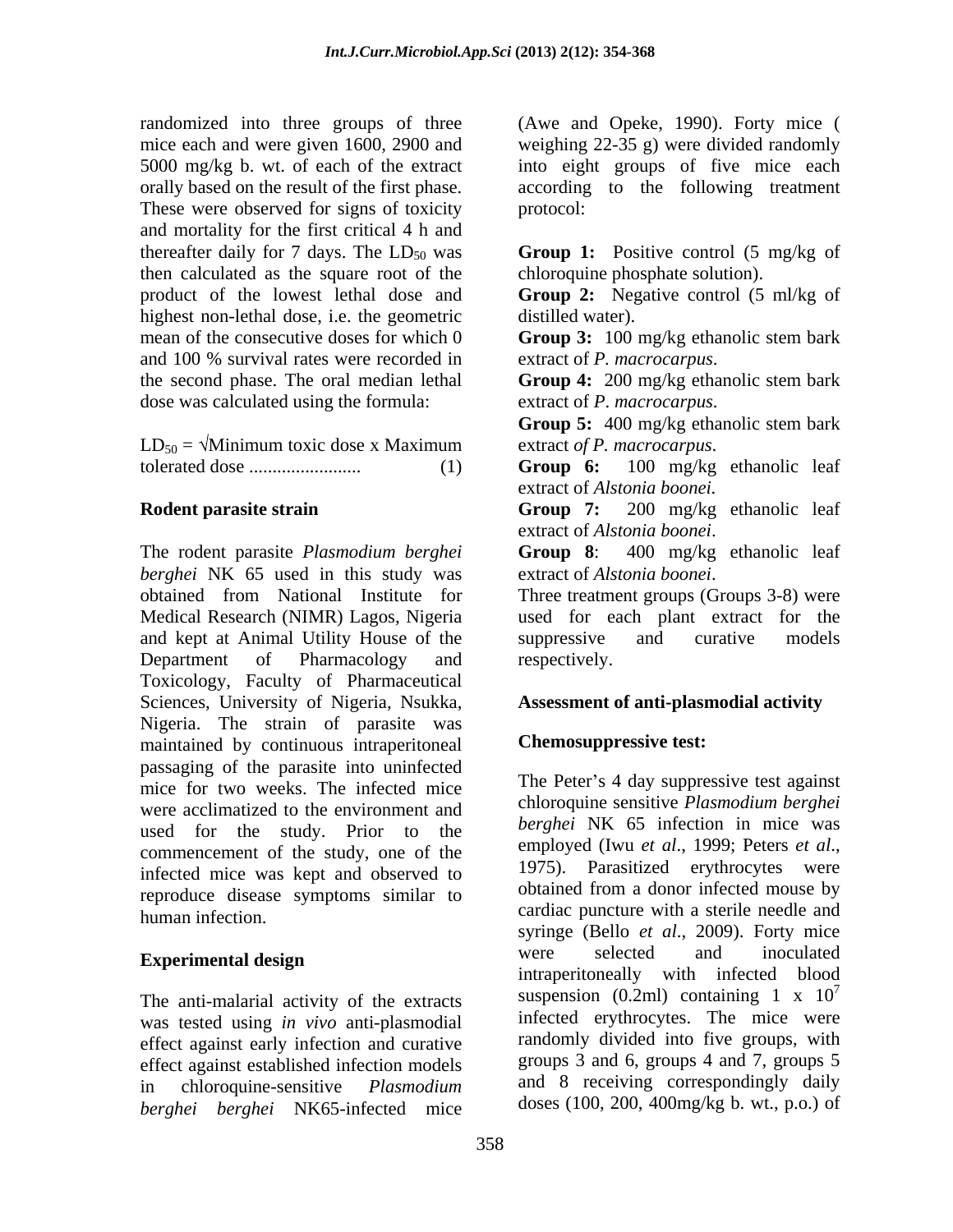*P. macrocarpus* ethanolic stem bark and *A. boonei* ethanolic leaf extracts air-dried, fixed in methanol, air-dried respectively, group 2 (negative control) received equal volume of distilled water minutes and then examined under the (5ml/kg), while group 1 ( positive control) was treated with chloroquine at a total dose of 5mg/ kg, all on the first day. Treatment continued daily until the fourth parasitized red blood cells (RBCs) and day. On the fifth day (day 4 posttreatment), blood was collected from the tail of each mouse and smeared on to a microscope slide to make a film (Idowu *et al.*, 2010). The blood films were fixed % parasitaemia = No of parasitized RBCs with methanol, stained with Giemsa at pH x 100/Total RBCs (Elisabetsky and Costa-7.2 for 10 min and parasitaemia examined microscopically. The percentage microscopically and the percentage suppression of the parasitaemia was calculated for each dose level by comparing the parasitaemia in infected Various phytochemical tests were carried

extract was carried out according to a oils, resins and tannins following standard method already described (Iyiola *et al.*, procedures (Evans, 2002). Each test was <br>2011). The mice were injected qualitatively expressed as negative (-) or intraperitoneally with standard inoculum of 1x10 <sup>7</sup> *Plasmodium berghei berghei* NK characteristic colour was expressed as 65 infected erythrocytes on the first day (day 0). Seventy two hours later, the mice were divided into 8 groups of four mice **Test for saponing** each. The groups were orally treated with each of the extract (100, 200 and 400  **A** 5 ml of extract was vigorously shaken mg/kg/day), chloroquine (5mg/kg/day) was given to the positive control and an which persisted was taken as an evidence equal volume of distilled water for the presence of saponins. (5ml/kg/day) was given to the negative control group. The treatment was carried Test for flavonoids out once daily for 5 days and blood smears were collected and examined A 3 ml of the extracts plus small 0.5 ml of microscopically at a Magnification of magnesium chips plus two drops of X100 to monitor the parasitaemia level. Twenty-four hours after last drug side of test tube. Reddish coloration was administration, thin blood smears were taken as evidence for the presence of prepared using blood collected from the flavonoids.

tail vein of each mouse. Each smear was again and stained with Geimsa for 10 microscope. The slides were observed under oil immersion. Each slide was observed at three different fields and the total number of RBCs for each field was recorded. Percentage parasitaemia was counted using the formulae below.

% parasitaemia = No of parasitized RBCs Campos, 2006) .............. (2)

## **Phytochemical tests of the extracts**

controls with those of treated mice. out on the extracts to determine the **Curative (Rane) test:**  $\qquad \qquad$  glycosides, steroids, triterpenoids, The curative potential of each of the compounds, proteins, reducing sugars, presence of saponins, flavonoids, glycosides, steroids, triterpenoids, alkaloids, carbohydrates, acidic procedures (Evans, 2002). Each test was qualitatively expressed as negative(-) or positive  $(+)$ ; the intensity of the  $(++)$  or  $(+++)$ .

## **Test for saponins**

with 10 ml of water in a test tube. Frothing

## **Test for flavonoids**

concentrated hydrochloric acid down the flavonoids.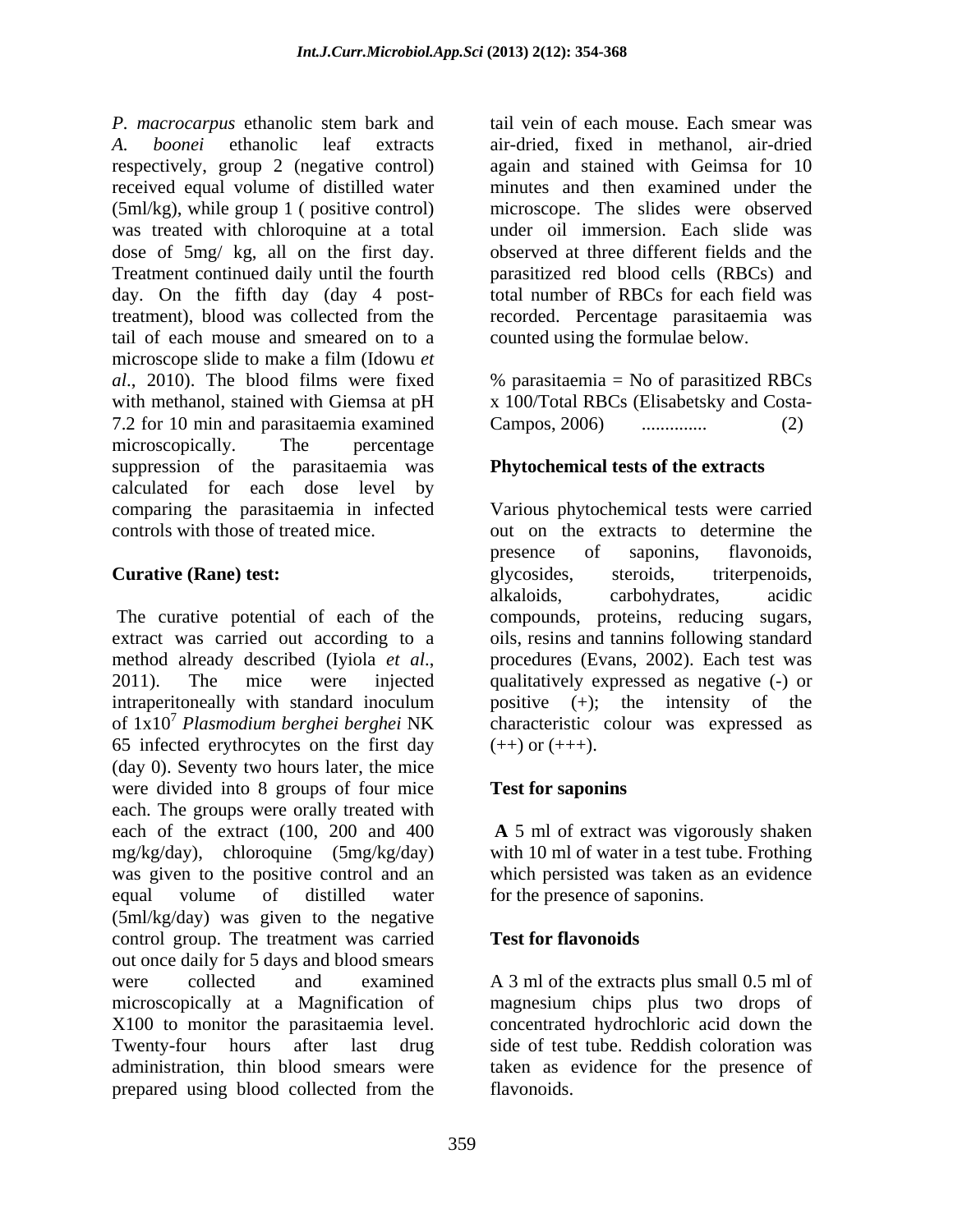A 2 ml of the extracts plus picric acid were

Extract plus 4 ml of water and drops of observed. ferric chloride were added. Immediate green precipitate was taken as evidence for **Test for proteins** the presence of tannins.

Extract plus 9 ml of ethanol followed by refluxing and filtration. The filtrate was concentrated and about 5 ml of hot water were added, allowed to stand for 1 hour, About 0.1 g of the extract was shaken filtered, and the filtrate extracted with 2.5 vigorously with 5 ml of distilled water and ml of chloroform. To 0.5 ml of the filtered. To 1 ml portion of the filtrate was chloroform extract in a test tube was added 2 ml of Benedict's reagent. The carefully added 1 ml of concentrated sulphuric acid to form a lower layer. A bath for 5 minutes. A rusty brown reddish brown interface shows the precipitate indicates the presence of presence of steroids. Test for all adiabation<br>
Test for aciditie compounds<br>
An only of a causate play piecie acid were<br>
seeing to Apple extends with a causate play<br>
seeing coloration was taken as<br>
evidence for the presence of alkability<br>
seeing

sulphuric acid for 10 minutes on a water (Molisch's reagents) were added.

Extract plus 5 ml dilute sulphuric acid and<br>drops of 20 % potassium hydroxide **Test for oils** drops of 20 % potassium hydroxide **Test for oils** solution plus 10 ml of a mixture of equal red precipitate indicates the presence of

### Test for alkaloids **Test for acidic compounds**

added. An orange colouration was taken as cear dry test tube and sufficient water evidence for the presence of alkaloids. added. This was warmed in a hot water **Test for tannins** litmus paper was dipped into the filtrate About 0.1 g of the extract was placed in a bath and cooled. A piece of water-wetted and colour change on the litmus paper observed.

### **Test for proteins**

**Test for steroids in a test tube.** A white precipitate indicates Extract plus two drops of Million reagents the presence of protein.

### **Test for reducing sugars**

mixture was shaken, heated on a water reducing sugar.

## **Test for terpenoids Test for carbohydrates**

Another 0.5 ml of the chloroform extract About 0.1 g of the extract was boiled with was evaporated to dryness on a water bath 2 ml of water and filtered. To the filtrate, and heated with 3 ml of concentrated few drops of naphthol solution in ethanol bath. A grey colour indicates the presence Concentrated sulphuric acid was then of terpenoids. gently poured down the side of the test **Test for glycosides** interfacial rings indicate the presence of About 0.1 g of the extract was boiled with (Molisch's reagents) were added. tube to form a lower layer. Purple carbohydrate.

### **Test for oils**

parts of Fehlings solutions I and II plus About 0.1 g of the extract was passed boiled for 5 minutes. A more dense brick between filter paper and the paper observed. Translucency of the filter paper indicates the presence of oils.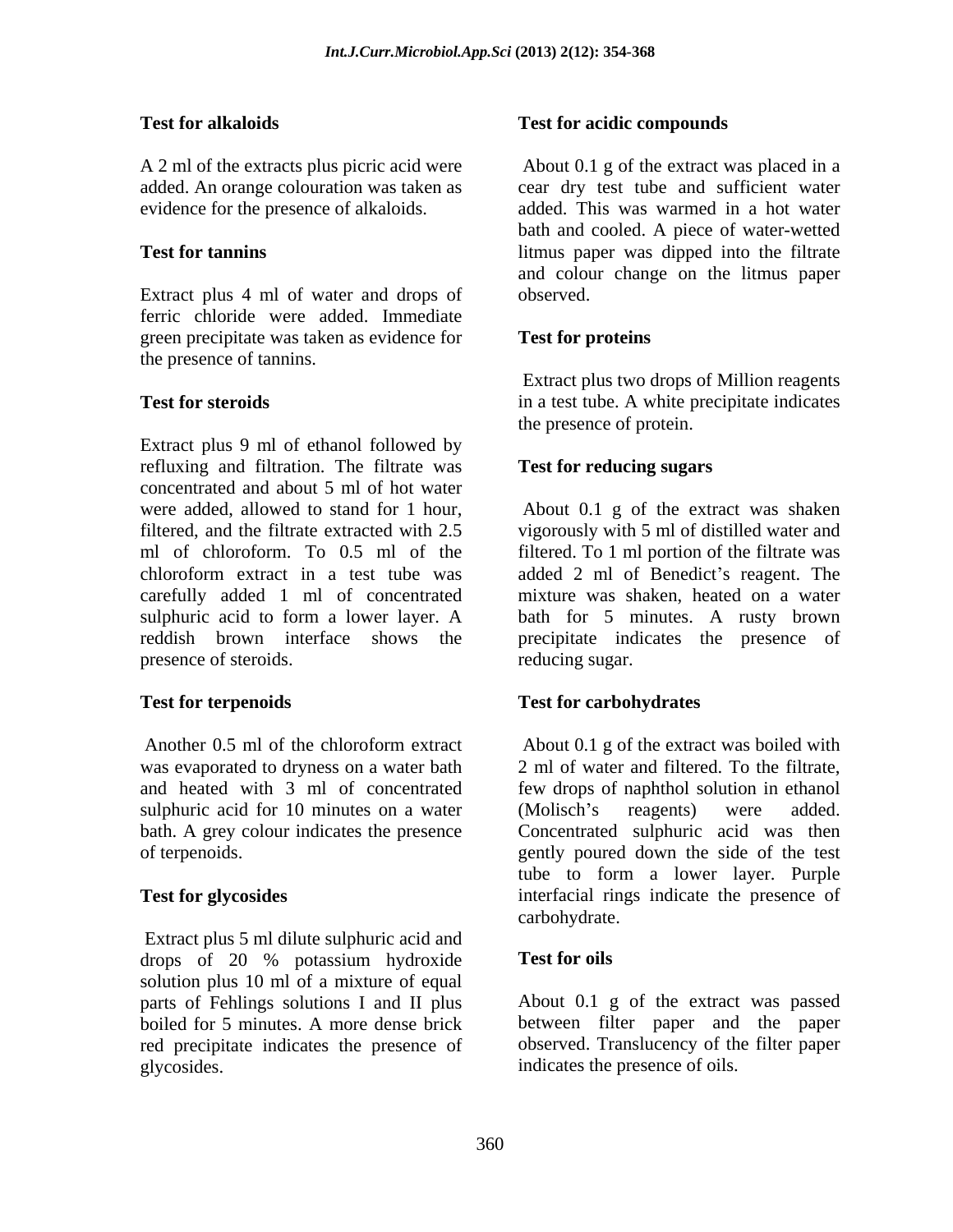beaker. A precipitate occurring indicates parasite. the presence of resins.

significance using one-way ANOVA

significant at  $p < 0.05$  levels. All values respectively. The standard drug

The  $LD_{50}$  of ethanolic stem bark extract of doses employed in this study were *Petersianthus macrocarpus* was 5000 mg/kg. Behavioural signs of toxicity observed in mice given 5000 mg/kg and above include drowsiness, weakness,<br>reduced activity in treated mice and naw **Curative effect** reduced activity in treated mice and paw licking. However, no mortality was observed in mice after oral administration The results of the curative test (Tables 3 of the *Alstonia boonei* ethanolic leaf extract, even at doses as high as 5000 of A, boonei and stem bark extract of P. mg/kg signifying that the oral  $LD_{50}$  was greater than 5000 mg/kg. There was mild reduction in mean parasitemia in mice, the drowsiness and mild weakness, little extent of which is similar to those of reduced activity in treated mice; *Alstonia*  chloroquine treated groups, while the boonei leaf extract did not produce any control group showed a daily increase in major clinical signs of toxicity in mice parasitemia. during a 4-day observation period. Generally, there was reduced activity Results showed that chloroquine (5 mg/kg)

The results of this study (shown in Tables

**Test for resins** and 2) indicated that the ethanolic leaf Extract plus 15 ml of 96 % ethanol plus of *Petersianthus macrocarpus* displayed poured into 20 ml of distilled water in a some activity against *P. berghei* malaria extract of *Alstonia boonei* and stem bark of *Petersianthus macrocarpus* displayed parasite.

**Statistical analysis** dependent activity at the various doses The results were analyzed for statistical macrocarpus gave  $8.80 \pm 1.53$  %,<br>significance using one-way  $ANOVA$   $4.00 \pm 0.45$  % and  $3.80 \pm 0.58$  chemofollowed by, suppression respectively and *A. boonei* Dunnet's test (SPSS-15). Differences gave  $6.00\pm1.14$  %,  $4.20\pm0.80$  % and<br>between groups were considered  $2.80\pm0.86$  % chemo-suppression between groups were considered  $2.80\pm0.86$  % chemo-suppression were expressed as Mean  $\pm$  SEM. (chloroquine 5 mg/kg) exhibited 4.2 $\pm$ 0.97 **Result and Discussion approximately** equal to the chemo-Acute toxicity studies **dose** of both plant extracts. The chemo-The plant extracts exhibited potent dose employed (100, 200 and 400mg/kg)*. P. macrocarpus* gave 8.80±1.53 %, 4.00±0.45 % and 3.80±0.58 chemo gave 6.00±1.14 %, 4.20±0.80 % and 2.80±0.86 % chemo-suppression respectively. The standard drug % chemo-suppression and this value was suppresion produced by the 200 mg/kg suppression effect of both extracts at all doses employed in this study were significantly  $(p<0.05)$  greater than the value obtained from the negative control group (distilled water, 5 ml/kg).

## **Curative effect**

and 4) showed that ethanolic leaf extract of *A. boonei* and stem bark extract of *P. macrocarpus* caused a dose- dependent parasitemia.

among the mice. gave a percent reduction in parasitaemia of Antiplasmodial activity **2000 metabolisms**  $\%$ , 4.00±0.32 % and 1.60±0.24 % **Suppressive effect** *A. boonei* extract and 13.00±0.84%,  $2.00 \pm 0.55$  % as compared to  $9.60 \pm 0.68$ %, 4.00±0.32 % and 1.60±0.24 % observed with 100, 200 and 400 mg/kg of 5.60±0.51 % and 2.40±0.24 of *P. macrocarpus* extract.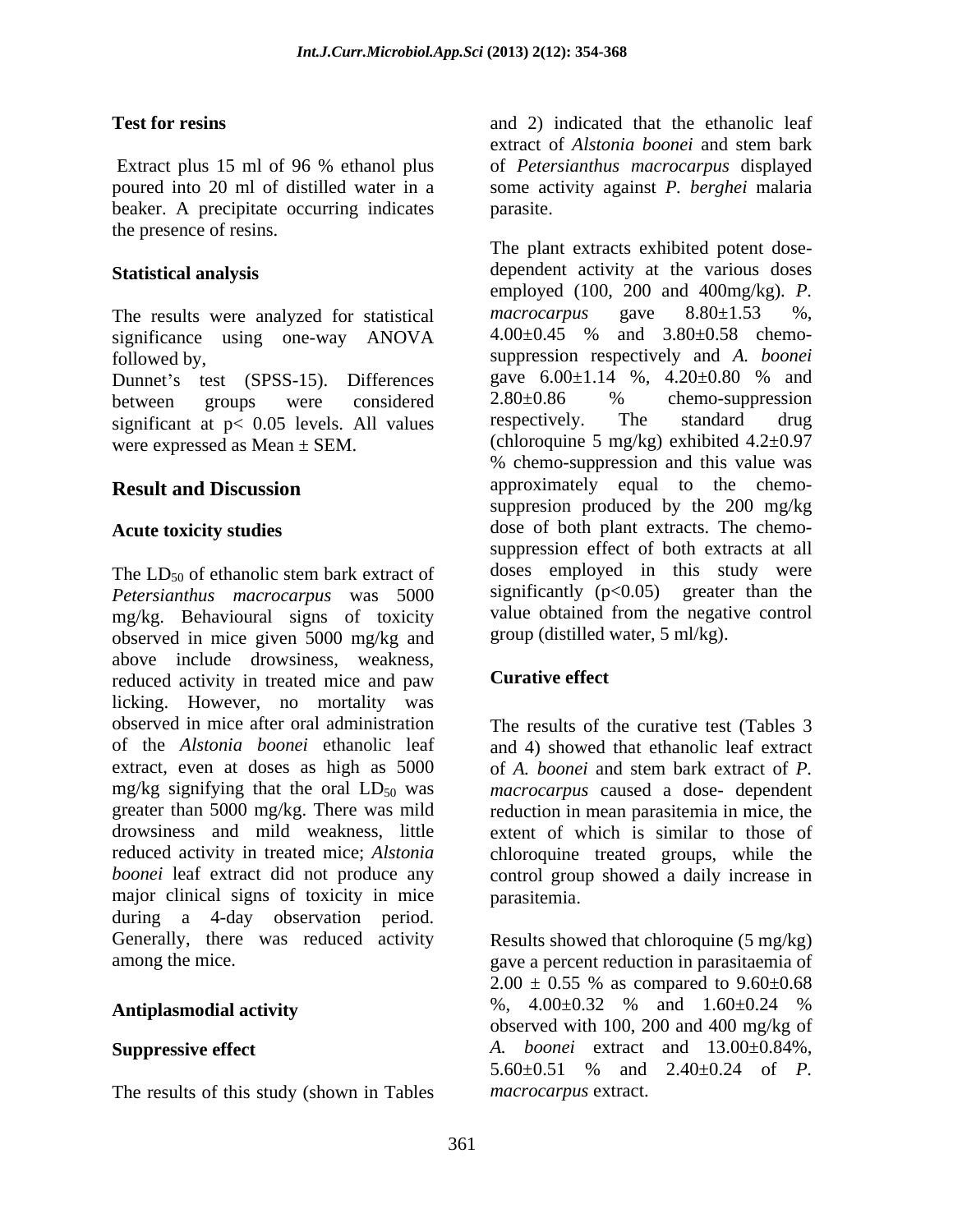**Table.1** Suppressive effect of *P. macrocarpus* ethanolic stem bark extract and chloroquine against *P. berghei berghei* infection in mice

| <b>Treatments</b>                          | Parasitaemia (%±SEM) |
|--------------------------------------------|----------------------|
| Distilled water $5mLkg^{-1}$               | $11.00 \pm 3.27$     |
| Extract $100 \text{ m}$ g $\text{kg}^{-1}$ | $8.80 \pm 1.53*$     |
| Extract 200 mgkg <sup>-1</sup>             | $4.00 \pm 0.45$      |
| Extract 400 mgkg <sup>-1</sup>             | $3.80 \pm 0.58$      |
| Chloroquine $5 \text{ mgkg}^{-1}$          | $4.20 \pm 0.97$      |

\*significantly different from the control at  $p \le 0.05$ .

**Table.2** Suppressive effect of *A. boonei* ethanolic leaf extract and chloroquine against *P. berghei berghei* infection in mice

| <b>Treatments</b>              | Parasitaemia (% $\pm$ SEM) |
|--------------------------------|----------------------------|
| Distilled water 5mLkg          | $.1.00 \pm 3.27$           |
| Extract 100 mgkg <sup>-1</sup> | $6.00 \pm 1.14$            |
| Extract 200 mgkg <sup>-1</sup> | $4.20 \pm 0.80$            |
| Extract 400 mgkg <sup>-1</sup> | $2.80 \pm 0.86$            |
| Chloroquine 5 mgkg             | $4.20 \pm 0.97$            |

**Table.3** Curative effect of *P. macrocarpus* ethanolic stem bark extract and chloroquine against *P. berghei berghei* infection in mice

| <b>Treatments</b>                 | Parasitaemia (%±SEM) |
|-----------------------------------|----------------------|
| Distilled water $5mLkg^{-1}$      | $13.00 \pm 1.10$     |
| Extract $100 \text{ mgkg}^{-1}$   | $13.00 \pm 0.84*$    |
| Extract $200 \text{ mgkg}^{-1}$   | $5.60 \pm 0.51*$     |
| Extract 400 mgkg <sup>-1</sup>    | $2.40 \pm 0.24$      |
| Chloroquine $5 \text{ mgkg}^{-1}$ | $2.00 \pm 0.55$      |

\*significantly different from the control at  $p \le 0.05$ .

**Table.4** Curative effect of *A. boonei* ethanolic leaf extract and chloroquine against *P. berghei berghei* infection in mice

| <b>Treatments</b>                 | Parasitaemia (%±SEM) |
|-----------------------------------|----------------------|
| Distilled water $5mLkg^{-1}$      | $13.00 \pm 1.10$     |
| Extract $100 \text{ mgkg}^{-1}$   | $9.60 \pm 0.68*$     |
| Extract 200 mgkg <sup>-1</sup>    | $4.00 \pm 0.32*$     |
| Extract $400 \text{ mgkg}^{-1}$   | $1.60 \pm 0.24$      |
| Chloroquine $5 \text{ mgkg}^{-1}$ | $2.00 \pm 0.55$      |

\*significantly different from the control at  $p \le 0.05$ .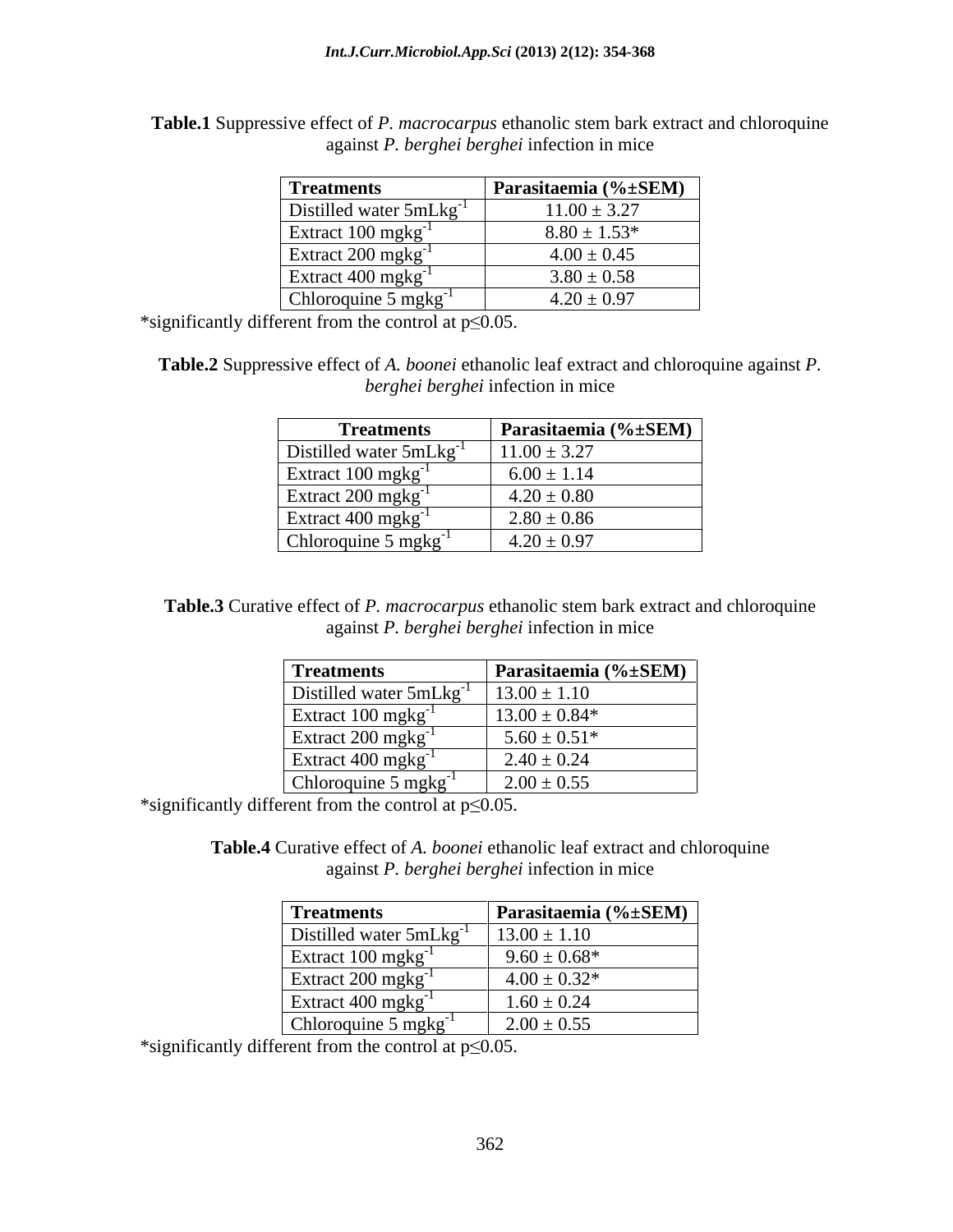**Figure.1** Microscopic view of non parasitized red blood

**Figure.2** Microscopic view of parasitized red blood cells



**Table.5** Phytochemical constituents of the extracts

| <b>Constituent</b> |           | <b>Observation</b> |  |
|--------------------|-----------|--------------------|--|
|                    | A. boonei | P. microcarpus     |  |
| Alkaloids          | $+++$     | $+++$              |  |
| Resin              | ND        | $+++$              |  |
| Reducing sugars    | ND        | $+++$              |  |
| Acidic compound    |           |                    |  |
| Oil                | $+++$     | ND                 |  |
| Steroids           | $++$      | $++$               |  |
| Terpenoids         | $++$      | $++$               |  |
| Glycosides         | $+++$     | $+++$              |  |
| Flavonoids         | $++$      |                    |  |
| Tannins            | $+++$     |                    |  |
| Carbohydrates      | $+++$     | $+++$              |  |
| Saponins           | $+++$     |                    |  |
| Proteins           | $++$      | ND                 |  |

 $++=$  Relatively high abundance of compound;  $++=$  Moderate abundance of compound;  $+=$ Relative low presence of compound;ND = Not detected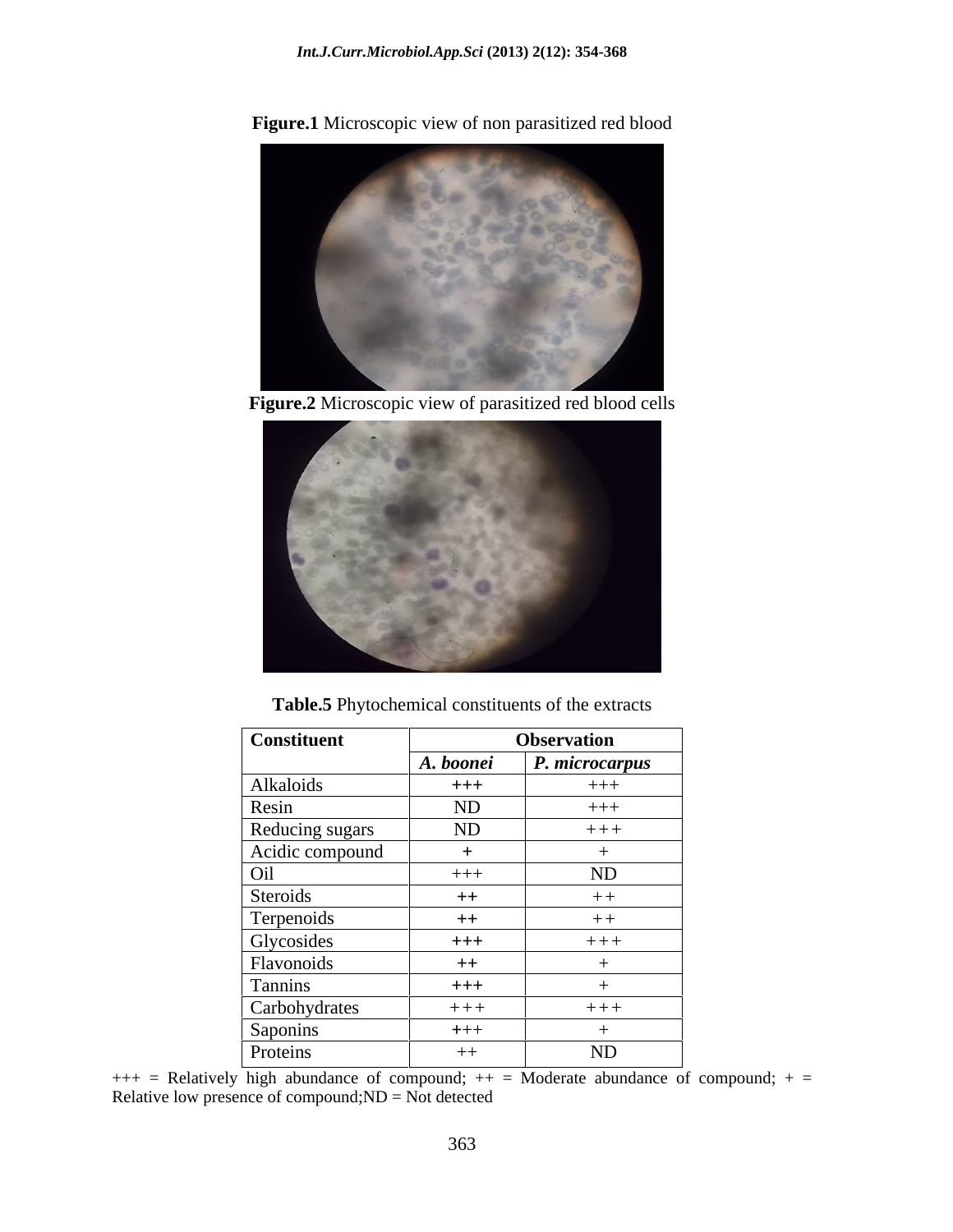The results of the qualitative anticipates that new leads may certainly phytochemical analysis (Table 5) show emerge from the tropical plant sources, that the dried ground powder of since biological chemodiversity continues *Petresianthus macrocarpus* stem bark to be an important source of molecular contains alkaloids, flavonoids, glycosides, templates in the serach for antimalarial saponins, tannins, carbohydrates, steroids, terpenoids, resisn, acidic compound and showed that the dried powdered ethanolic saponins, tannins, carbohydrates, protein,

The present study was undertaken to evaluate the antiplasmodial activity of two commonly used plants in Nigerian traditional medicine for treatment of malaria (Odugbemi and Akinsulire, 2007; of the common useful ways for the compounds from plants (Kuria, 2001). The (2007; Awe SO, Opeke, 1990; Bello et al., big advantage of the 2009; Gbadamosi *et al.*, 2011; Idowu *et* ethnopharmacological information is that the extensive literature may already allow absence of death following oral for some rationalization with respect to the biological potential of a reputed use (Kuria, 2001). Ethnopharmacological use of plants can therefore be a basis for practically non-toxic acutely (Iyiola et al., bhvtochemical and phvtopharmacological 2011, Vasanth et al., 1990; Lorke, 1983). phytochemical and phytopharmacological investigation. This high safety profiel might have

**Microscopic observation of thin film** There is consensus among the scientific **slide similar community** that natural products have The microscopic images of non- discovery of leads for the development of parasitized and parasitized red blood cells drugs for the treatment of human diseases, are shown in Figures 1 and 2 respectively. including multi-drug resistant malaria **Qualitative Phytochemical analysis of** Idowu *et al*., 2010 ). Most of the existing **the extracts** antimalarial chemotherapeutic agents are been playing a dominant role in the (Iyiola *et al*., 2011; Bello *et al*., 2009; based on natural products and this fact drugs (Iyiola *et al*., 2011).

reducing sugars. Proteins and fat and oil In this study, the antimalarial activity of were absent in the extract. The results also ethanolic stem bark of *P. macocarpus* and extract of *Alstonia boonei* leaves contains acute toxicity test showed that ethanolic alkaloids, flavonoids, glycosides, leaf of *A*. *boonie* has a wide range of steroids, terpenoids, fats and oil, and signs of toxicity observed were mild acidic compounds. Resins and reducing drowsiness and mild weakness, little sugars were absent in the extract. reduced activity in treated mice; *Alstonia*  Mengome Line-Edwige *et al*., 2009). Ethnopharmacological data has been one discovery of biologically active (Odugbemi, T.O and Akinsulire, O.R leaf of *A. boonei* in mice. The result of effective doses. The acute behavioural *boonei* leaf ethanol extract did not produce any major clinical signs of toxicity in mice during a 4-day observation period. The oral median lethal dose  $(LD_{50})$  was estimated to be greater than 5000 mg/kg b.wt. The observed reduced activity of the treated mice showed that the extract possess central depressant effect, consistent with previous studies (2007; Awe SO, Opeke, 1990; Bello *et al*., 2009; Gbadamosi *et al*., 2011; Idowu *et al*., 2010; Olajide *et al*., 2000). The absence of death following oral administration of *A. boonei* leaf ethanolic extract at 5000 mg/kg b.wt. observed in the animals indicates that the extract is practically non-toxic acutely (Iyiola *et al*., 2011, *Vasanth et al., 1990;* Lorke, 1983).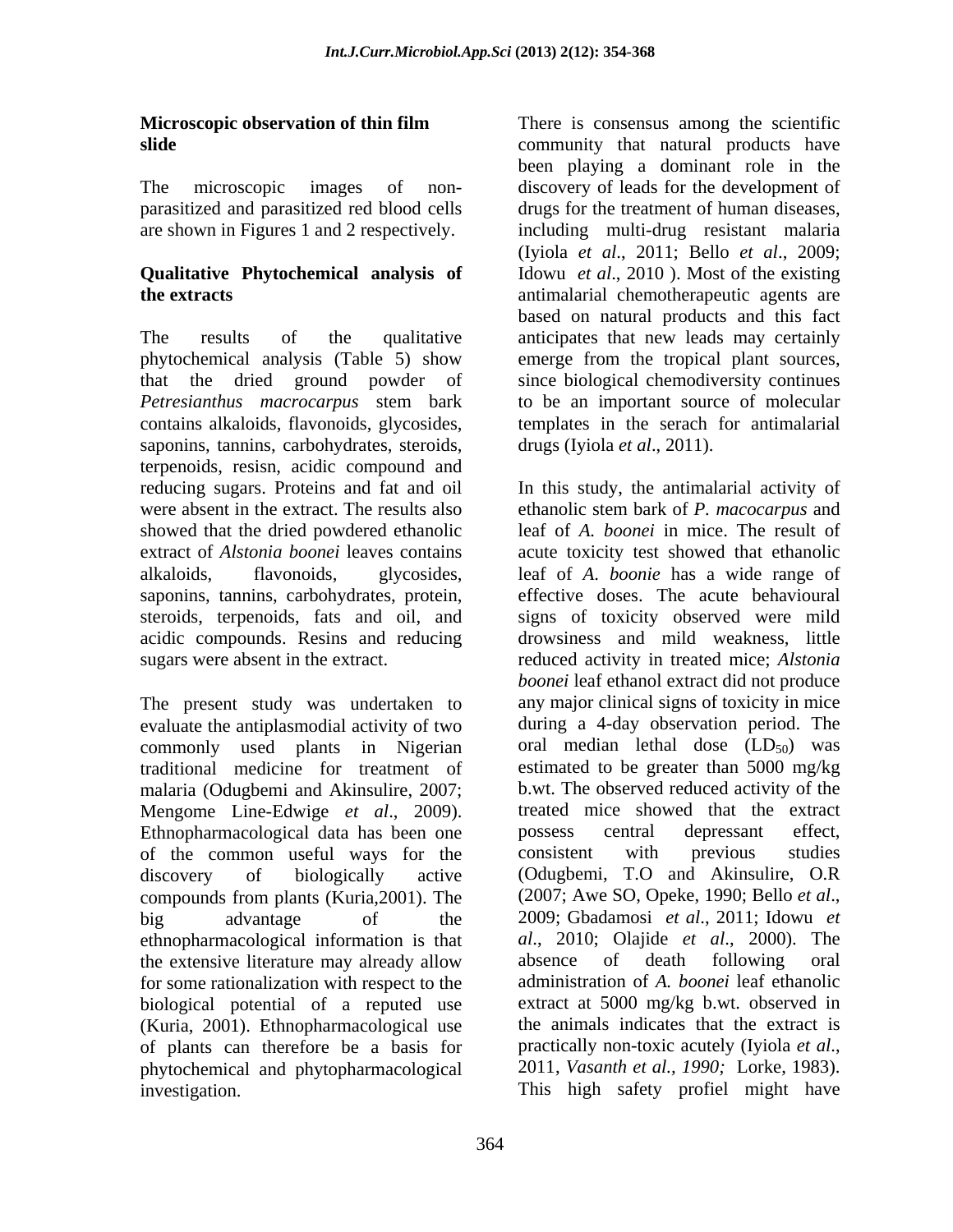contributed to its widespread use in different ethno-therapeutic interventions. malaria in Southern part of Nigeria On the other hand, the *P. macrocarpus*  was found to be toxic at 3,807.9 mg/kg. Mengome Line-Edwige et al., 2009). This implies that doses below this can be safe while doses above it can be The phytochemical analyses of the two (Mengome Line-Edwige *et al*., 2009;

high sensitivity to chloroquine making it (Oigiangbe the appropriate parasite for this study (Iwu that is evident from the chemo-suppression testing for anti-malarial activity has *Petersianthus macrocarpus*. Steroidal that the extract can suppress parasite growth to non-detectable levels in consistent with the traditional use of the *boonie* when compared with P.

two plants as herbal medications against (Odugbemi and Akinsulire, 2007;

detrimental to the human system, in plant extracts showed relative abundance agreement with earlier studies on the plant of alkaloids, glycosides, tannins, resins, Tiwakade A. Olugbade *et al*., 2000; saponins. Many alkaloids are known to Asmahan El Izzi *et al*., 1992). The acute have effect on the central nervous system toxicity results however guided in the (such as morphine, a pain killer) and some choice of doses chosen for the antimalarial act as anti-parasitic (for example, quinine studies. was widely used against *Plasmodium Plasmodium berghei berghei* parasite is Campos, 2006). Previous reports indicates used in predicting treatment outcomes of that alkaloids could be highly responsible any suspected antimalarial agent due to its for the antimalarial activity of these plants *et al*., 1999). The anti-malarial experiment *Alstonia boonei* has higher quantities of results show that ethanol extract of tannins, saponins, terpernoids, steroids, *Alstonia boonei* and *P. macrocarpus* glycosides, proteins, fats and oil, and possess intrinsic anti-plasmodial activity acidic compounds (which are the core it produced during the 4- day suppressive *macrocarpus*; these could be responsible test. This method of 4-day suppressive for its greater antimalarial efficacy than become popular during scientific compounds are known to behave like evaluation of potential phyto-medicines hormones, owing to their structural for treatment of experimental malaria semblance. From phytochemical screening (Bello *et al.*, 2009; Peters *et al.*, 1975). it is found that both plants contain steroids<br>Our investigation of the scientific reasons which has played vital role in the behind the folkloric use of *A. boonei* and treatment of cerebral malaria, thus these *P. macrocarpus* in the treatment of malaria steroids might have contributed to the anti attack in a traditional African setting can plasmodial activity seen in these plants be partially satisfied with this result. (David *et al*., 2004). Tannins have also Again, this result of the chemo- been found to be potentially anti-viral, suppression and curative studies implies anti-bacterial and anti-parasitic agents erythrocytes. The significant chemo- shown in Table 5 as well as considering suppression produced by the extract on it's antimalarial property, it could be day 4 and the percentage reduction in inferred therefore that this would have parasitaemia in the curative test is contributed to the higher efficay of *A*. Mengome Line-Edwige *et al*., 2009). The phytochemical analyses of the two steroids, flavonoids, terpenoids and *falciparum*) (Elisabetsky and Costa *et al.*, 2010; Oigiangbe, 1984). From Table 5 it could be seen that anti-plasmodial agents) than *Petersianthus Petersianthus macrocarpus.* it is found that both plants contain steroids which has played vital role in the (Ene *et al*., 2008). Having found to be higher in *Alstonia* than *Petersianthus* as *boonie* when compared with *P.*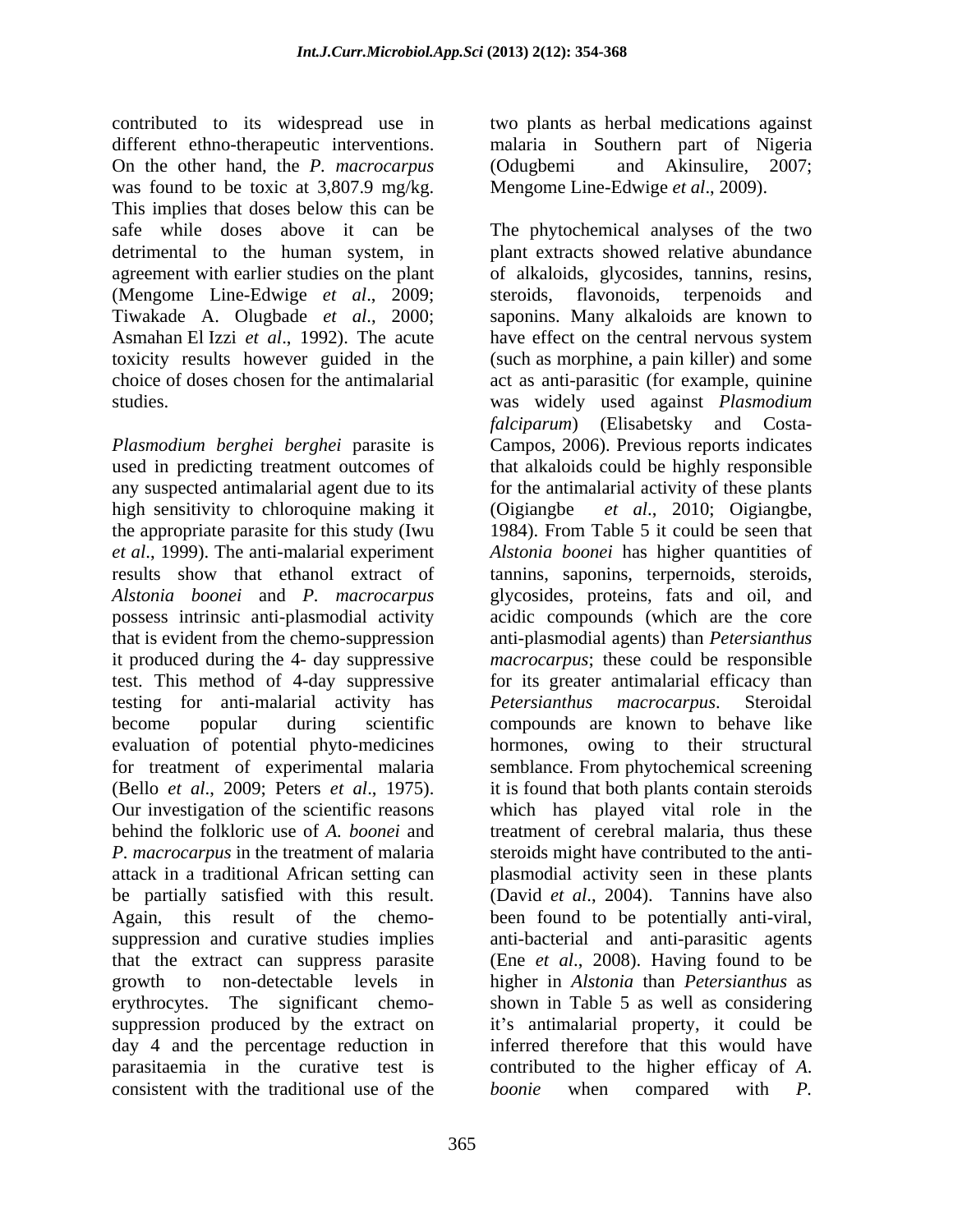*marcrocarpus*. Artemisinins such as *A. boonei* leaf is greater than that of *P.* glycosides, terpenoids etc. act more *macrocarpus* stem bark but the rapidly than other types of anti-malarial, both in killing parasites and in inhibiting significantly greater (p<0.05) than that of their major metabolic processes, such as glycolysis, nucleic acid and protein (chloroquine, 5 mg/kg) at cetrtain dose synthesis (*Vasanth et al., 1990;* Odugbemi and Akinsulire, 2007). antimalarial potency of *A. boonei* than *P.* Artemisinins also attack the broadest agerange of parasites, from the tiniest rings high level concentration of the core anti that have recently invaded erythrocytes to more mature stages of parasites such as tannins, terpenoids, and glycosides. developing trophozoites and schizonts However, further phytopharmacological (Awe and Opeke, 1990). Their relatively investigations is ongoing in our laboratory broad stage-specificity of action extends to an ability to impede the development of active molecule(s) responsible for the gametocytes (Olajide *et al*., 2000). High concentration of glycosides and terpenoids in the plants particularly *Alstonia* might have contributed to their high anti-<br>References plasmodial activity and higher anti plasmodial activity seen in *Alstonia boonei*. Other metabolites present in these plant extracts as presented in Table 5 are known to elicit a number of release from cultured pituitary cells by pharmacological responses and justifies saponing *Sepharmacological responses* and justifies saponing *sepharmacological responses* and in the permeabilizing effect. Planta Med. why these plants are used traditionally in combating malaria. Overall, the anti-<br>Asuzu IU, and Anaga AO. 1991. plasmodial properties observed in these plant extracts may be attributed to the extract of Alstonia boonei stem bark. presence of flavonoids, tannins, terpenes<br>Fitoter. 63:411-417. and alkaloids or even a combined action of Awe SO, Opeke OO. 1990. Effects of Alstonia more than one metabolite (Gbadamosi *et* congensis on Plasmodium berghei berghei

the ethanolic extracts of *A. boonei* leaves and *P. macrocarpus* stem bark are safe and possess potent antimalarial activity which justified their continuous folkloric use as antimalarial remedies. The oral median lethal dose of the extracts in mice was determined to be 3,807.9 mg/kg b. wt. for *P. microcarpus* and >5000 mg/kg b. Elijah, A.I., Ojimelukwe, P.C., Ekong,U.S and wt. for *A. boonei*. Comparatively, the antimalarial efficacy of ethanol extract of

*macrocarpus* stem bark but the antimalarial effects of both plants were the standard antimalarial drug levels. The significantly higher *macrocarpus*. could be attributed to the plasmodial agents such as alkaloids, tannins, terpenoids, and glycosides. to isolate, identify and characterize the active molecule(s) responsible for the observed effect of antimalarial effect from these plants.

# **References**

- Asmahan El Izzi, Tanon Benie, Marie-Lise Thieulant, Louisette Le Men-Oliver, Jacques Duval.1992. Stimulation of LH release from cultured pituitary cells by saponins of *Petersianthus macrocarpus*: A permeabilizing effect. Planta Med. 58(3): 229-233.
- Asuzu IU, and Anaga AO. 1991. Pharmacological screening of the aqueous extract of Alstonia boonei stem bark. Fitoter. 63:411–417.
- congensis on Plasmodium berghei berghei in mice. Fitoter. 61:225–229.
- *al*., 2011).  $\begin{aligned}\n &\text{in mice. Fitoter. } 61:225-229.\n \end{aligned}$ Bello, I.S., Oduola,T., Adeosun,O.G.,<br>
The results presented herein suggest that Omisore, N.O.A., Raheem, G.O. and Bello, I.S., Oduola,T., Adeosun,O.G., Omisore, N.O.A., Raheem, G.O. and Ademosun, A.A 2009. Evaluation of antimalarial activity of various fractions of *Morinda lucida* and *Alstonia boonei* stem bark. Global J. Pharmacol. 3(3): 163-165.
	- David, A. F., Phillip, J. R., Simon, L. C., Reto, B., Solomon, N. 2004. Antimalarial drug discovery: Efficacy models for compound screening. Nature 3: 509-520.
	- Asamudo, N.U 2010. Effect of *Sacoglottis gabonesis* and *Alstonia boonei* on the kinetic of *Saccharomyces cerevisae*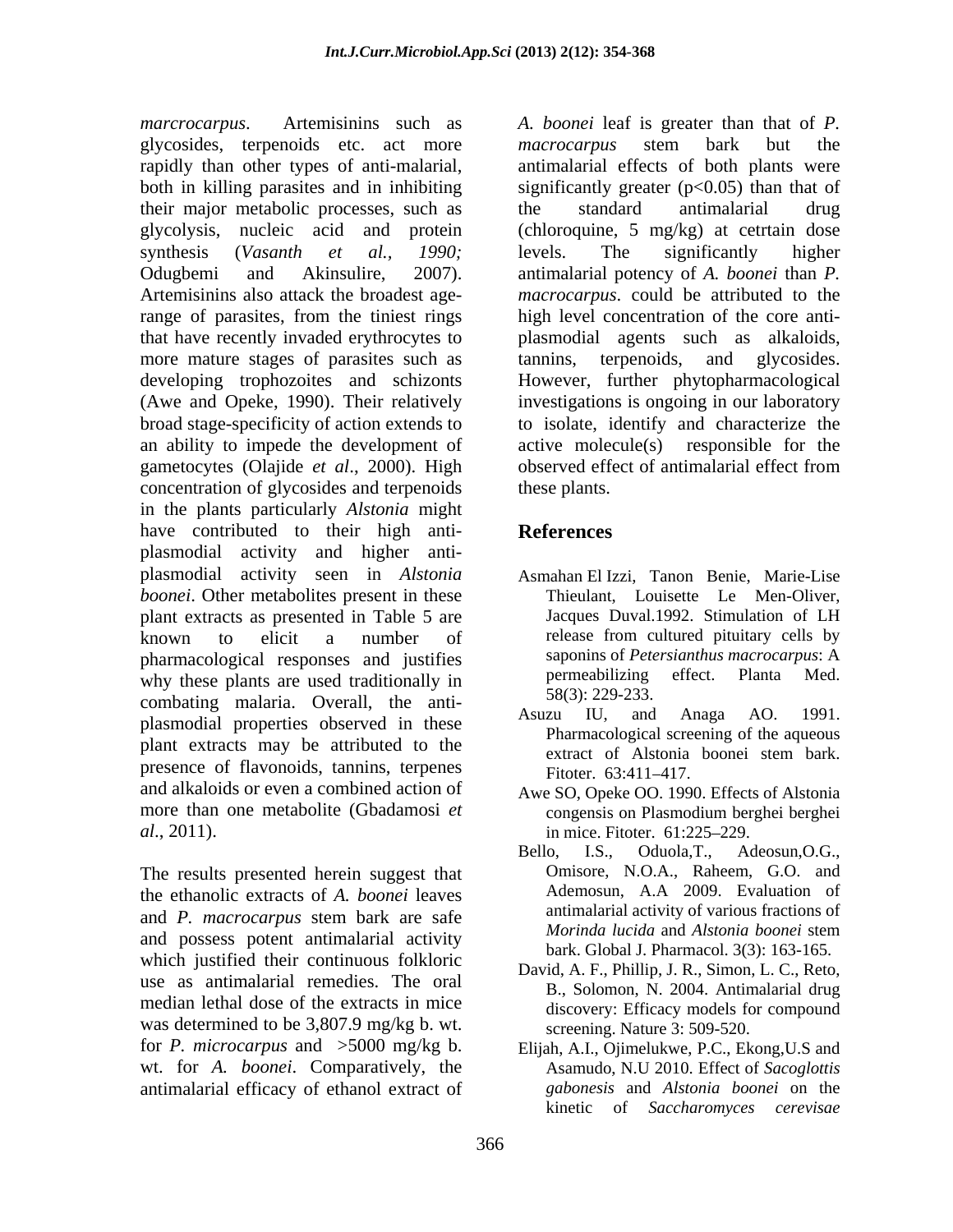- Elisabetsky, E and Costa-Campos, L 2006. the ethnopharmacological use. J.<br>The alkaloid alstonine: a review of its Ethnopharmacol; 74:141-148.
- Ene, A.C., Ameh, D.A., Kwanashie, H.O., Agomuo, P.U. and S.E. Atawodi 2008. in Nigeria. J. Pharmacol Toxicol. 32: 254-
- Evans, W.C. 2002. *Trease and Evan s*
- Faparusi SI, and Bassir O. 1972. Triterpines
- Gbadamosi, I.T., Moody, J.O and Lawal, A.M
- Guadalupe, E., Garcia, L., Rodriguez, J. B., 2007. Current status and progress made in Med. 6(2): 112–117.
- survey of antimalarial plants used in Ogun Ethnomed.2: 8-10
- Iwu M.W., Duncan A.R., Okunji C.O. 1999. Janick J, editor. Perspective on new crops  $4(2)$ : 191-198.
- Iwu MM. 1993. Handbook of African Medicinal Plants, CRC Press, Boca Raton,
- Iyiola, O.A., Tijani, A.Y and Lateef, K.M. mice. Asian J. Biol. Sci. 4: 235-243. 22: 121-143.
- Kuria KAM, De Coster S, Muriuki G, Olajide, O.A., Awe, S.O., Makinde,J.M.,

isolated from palm wine. Afr. J. Biotechnol. 9(35): 5730-5734. (Caesalpiniaceae): in vitro confirmation of and Caesalpinia volkensii Harms ethnopharmacological use. J. Ethnopharmacol; 74:141-148.

- pharmacological properties. Evidence- Kweifo-Okai G. Bird D, Field B, Ambrose R, Based Complementary and Alternative Carroll AR, Smith P, Valdes R. 1995. Medicine, 3(1): 39-48. Anti-inflammatory activity of a Ghanaian herbal preparation III. J. Ethnopharmacol.  $46:7-15.$
- Preliminary in vivo antimalarial screening Laure Brigitte Kouitcheu Mabeku, Kuiate of petroleum ether, chloroform and methanol extracts of fifteen plants grown .2011. Screening of some plants used in 260. treatment of infectious diseases. Int. J. Jules Roger, Oyono Essame Jean Louis the Cameroonian folk medicine for the Biol. 3(4):13-21.
- *Pharmacognosy*, WB Saunders company Lewis, K. And Ausubel, F.M. 2006. Prospects Limited, Londo, pp.3-578. **on** of plant derived antibacterials. *Nat. Biotechnol.* 24: 1504 - 1507.
- from Alstonia boonei. Phytochemistry, Lorke, D. 1983. A New Approach to Practical 1972; 21:3083-3084. Acute Toxicity Testing. Archives of Toxicology.54:275-287
- . 2011. Phytochemical screening and Mengome Line-Edwige, Feuya tchouya Guy proximate analysis of eight Raymond, Eba Francois, Nsi-Emvo ethnobotanicals used as antimalaria Edouard 2009. Antiproliferative effect of remedies in Ibadan. Nig. J. Appl. Biosci. alcoholic extracts of some Gabonese 44: 2967-2971. medicinal plants on human colonic cancer cells. Afr J Tradit Complement Altern Med. 6(2): 112–117.
- malaria chemotherapy. Curr.Med. Njoroge, G. N., Bussmann, R. W., 2006. Chemothe.14: 289-314. Diversity and utilization of antimalarial Idowu, O.A., Soniran, O.T., Ajana, O and ethnophytotherapeutic remedies among Aworinde, D.O 2010. Ethnobotanical the Kikuyus(central Kenya). J. Ethnobiol. Ethnomed.2: 8-10
	- State, Southwest, Nigeria. Afr. J. Phar. Odugbemi, T.O and Akinsulire, O.R 2007. Pharmacol. 4: 055-060. Medicinal plants useful for malaria New antimalarials of plant origin. In:<br>
	Janick J, editor. Perspective on new crops  $4(2)$ : 191-198. therapy in Okeigbo, Ondo State,
	- and new uses. Alexandria: VA ASHS Oigiangbe, O.N., Igbinosa, I.B and Tamo, M Press.  $457 - 462$  2010. Insecticial properties of an alkaloid Oigiangbe, O.N., Igbinosa, I.B and Tamo, M from *Alstonia boonei* De Wild. J. Biopesticides. 3(1): 265-270.
	- FL, USA. pp. 116–118. Cjewole, JAO. 1984. Studies on the 2011. Antimalarial activity of ethanolic from the stem bark of Alstonia boonei L. stem bark extract of *Alstonia boonei* in (Apocynaceae). Int. J. Crude Drug Res. Ojewole, JAO. 1984. Studies on the pharmacology of echitamine, an alkaloidfrom the stem bark of Alstonia boonei L. 22: 121 143.
	- Masengo W, Kibwage I, Hoogmartens J, Ekhelar, A.I., Olusola, A., Morebise, O. Laekeman GM. 2001. Antimalarial and Okpako, D.T 2000. Studies on the activity of Ajuga remota Benth (Labiatae) anti-inflammatory, antipyretic analgesic